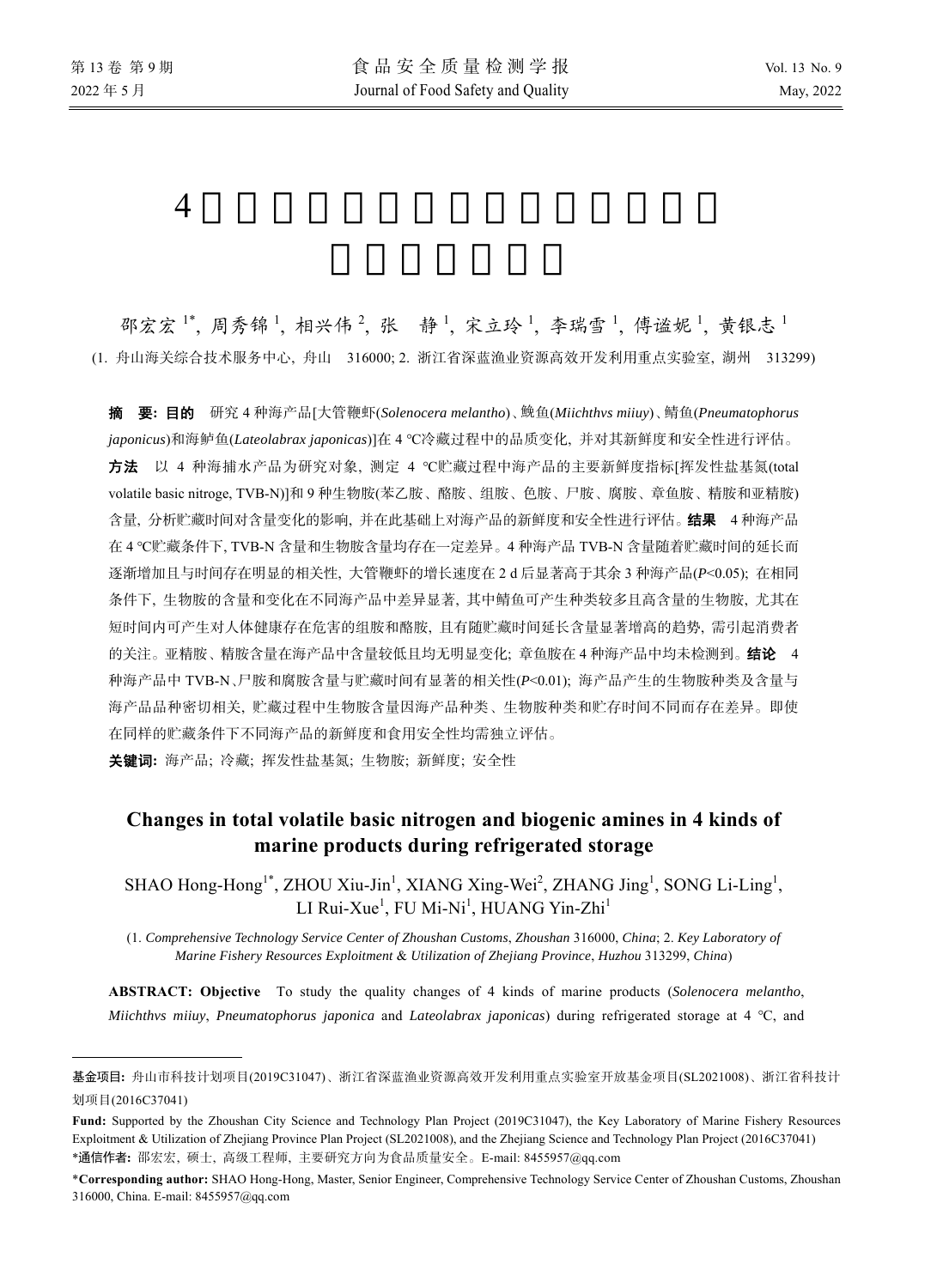evaluate their freshness and safety. **Methods** Taking 4 kinds of marine fishery products as the research object, the main freshness indexes [total volatile basic nitrogen (TVB-N)] and the content of 9 kinds of biogenic amines (phenylethylamine, tyramine, histamine, tryptamine, cadaverine, putrescine, octopamine, spermine and spermidine) of marine products during storage at 4 ℃ were measured. The influence of storage time on the content change was analyzed, and the freshness and safety of marine products were evaluated on this basis. **Results** There were some differences in TVB-N content and biogenic amine content of 4 kinds of seafood stored at 4 ℃. The TVB-N content of 4 kinds of seafood increased gradually with the extension of storage time, and there was a significant correlation with time. The growth rate of *Solenocera melantho* was significantly higher than that of the other 3 kinds of seafood (*P*<0.05) after 2 days; under the same conditions, the content and change of biogenic amines were significantly different in different seafood, *Pneumatophorus japonicus* could produce many kinds and high content of biogenic amines, especially histamine and tyramine, which were harmful to human health in a short time, and the content increased significantly with the extension of storage time, which needed the attention of consumers. The content of spermidine and spermine in seafood was low and had no obvious change; octopamine was not detected in 4 kinds of seafood. **Conclusion** The content of TVB-N, cadaverine and putrescine in 4 kinds of seafood are significantly correlated with storage time  $(P<0.01)$ ; the type and content of biogenic amines produced by seafood are closely related to the variety of seafood, the content of biogenic amines varies with the variety of seafood, biogenic amines and storage time. Even under the same storage conditions, the freshness and edible safety of different seafood need to be evaluated independently.

**KEY WORDS:** marine products; refrigerated storage; total volatile basic nitroge; biogenic amine; freshness; safety

## **0** 引 言

海产品富含水分、蛋白质, 易于微生物的生长和繁殖, 具有易腐败保鲜难的问题。海产品腐烂变质会致使其感官 和营养质量急剧下降, 同时极易产生并积累各类生物胺, 且种类复杂, 如组胺、酪胺、尸胺和腐胺等[1‒6]。由于过量 的生物胺可引起人体过敏性食物中毒, 而海产品易产生高 含量的生物胺, 成为导致海产品食源性疾病的主要因素, 对消费者的健康构成潜在威胁[7‒12]。因此生物胺和挥发性 盐基氮(total volatile basic nitroge, TVB-N)含量常被作为海 产品食用安全性和新鲜度的重要监测指标, 其含量变化可 客观反映海产品的腐败变质进程[13‒15]。

海产品的 TVB-N 和生物胺含量的变化受海产品种 类及产地、受污染的微生物种属、数量、活性及环境条 件(如温度、盐度、pH、水分)等诸多因素影响, 在不同水 产品种类间含量存在很大差异[16‒21]。另外海产品产生的 生物胺种类较多, 且不同的生物胺对人体产生的影响亦 不相同, 其中毒性最大的为组胺, 其次为酪胺, 两者均可 引起头痛、血压异常等不适症状, 组胺甚至会引起神经性 毒性。尸胺和腐胺虽然其毒性较小, 但可通过抑制与组胺 和酪胺代谢相关酶的活性而导致含量增加, 从而对健康 产生影响[22]。另外, 精胺、亚精胺、腐胺和尸胺可与亚硝 酸盐生成致癌物亚硝基胺[23‒24]。因此对不同海产品中生 物胺种类和含量进行监测对人类食品安全有着重要意义。

大管鞭虾(*Solenocera melantho*)、鮸鱼(*Miichthvs miiuy*)、鲭鱼 (*Pneumatophorus japonicus*)和海鲈鱼(*Lateolabrax japonicas*) 是东海沿海地区市场上常见的且消费者较常食用的海产品, 因此本研究以这 4 种海产品为研究对象, 对其在家庭中食 品冷藏温度(4 ℃)条件下贮藏过程中 TVB-N 和生物胺含量 的变化进行测定, 分析贮藏时间对其的影响, 在此基础上 对不同海产品的质量安全进行评估, 以期为海产品新鲜度 的评价和安全性评估提供基础资料, 为保障食品安全提供 指导。

#### **1** 材料与方法

#### **1.1** 材料及取样

各类海产品均来自于舟山市水产品市场, 新鲜海捕 产品及制品取可食部分, 虾类水产品去头、去壳、去消化 腺和鳃丝, 制成虾仁; 样品测定前粉碎机匀浆后立即测定, 其余部分-20 ℃保存备用。

样品根据实验的需要量及贮藏条件和时间的不同, 每个样品设置 3 个平行, 分别用 PE 袋独立密封包装。保存 条件为 4 ℃冷藏。

## **1.2** 仪器与试剂

Thermo Ultimate 3000 液相色谱仪(配有溶剂脱气装 置、自动进样器)、OGH100 恒温干燥箱(美国 Thermo Scientific Fisher 公司); 8400 Kjeltec Auto Analyzer Unit 凯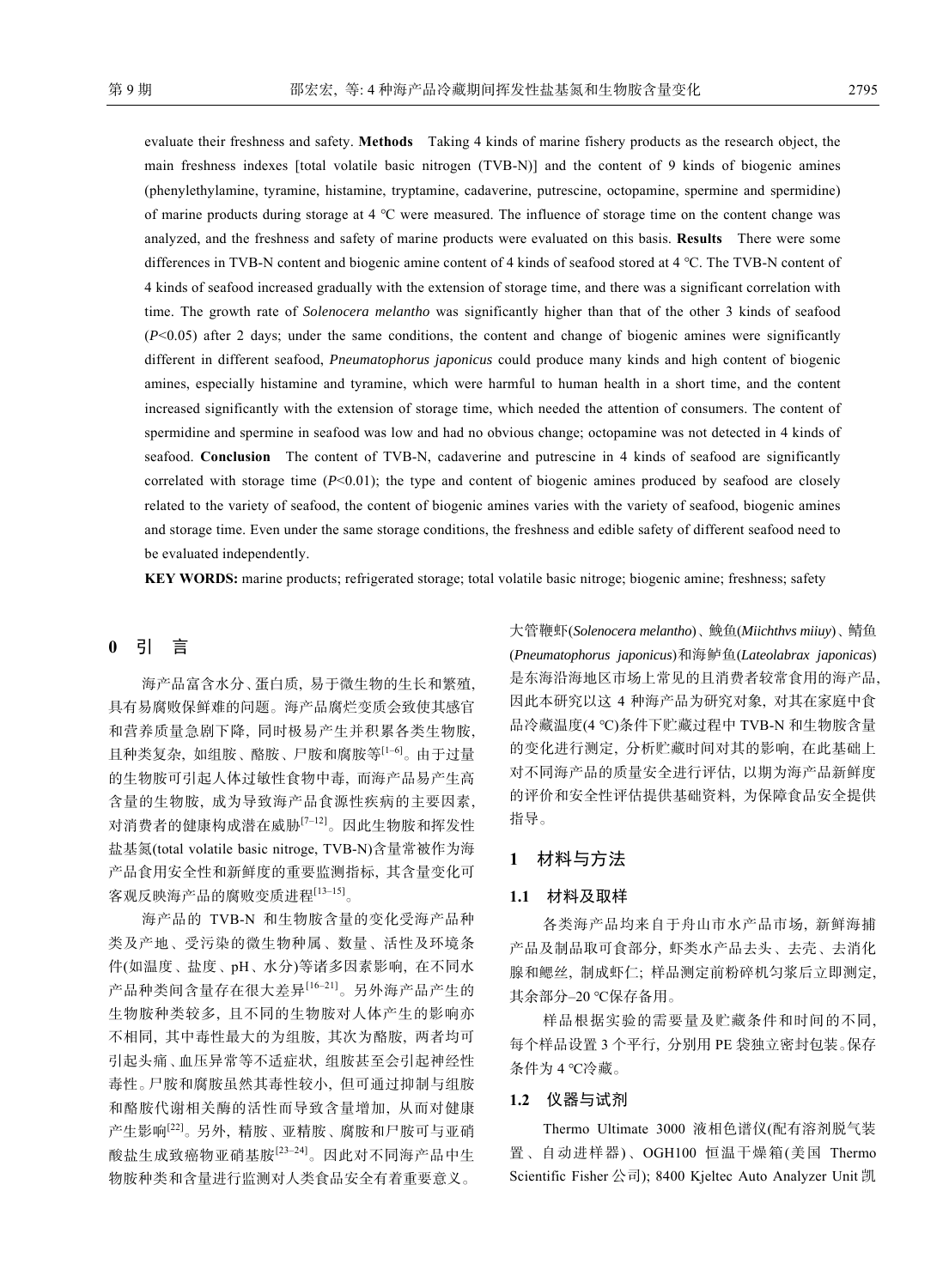氏定氮仪(带 750 mL 蒸馏管, 瑞士 BUCHI 公司); PL2002 电子天平(感量 0.0001 g, 瑞士 Mettler Toledo 公司); MSI 漩 涡振荡器(德国 IKA 公司); 3-18k 低温高速离心机(美国 Sigma 公司); RedClassical C<sub>18</sub> 柱(250 mm×4.6 mm, 5 µm, 广州 FeiniGen 公司); 0.22 µm 尼龙滤膜过滤头(上海安谱实 验科技股份有限公司)。

色胺(纯度≥97.5%)、苯乙胺(纯度≥97.5%)、腐胺(纯 度≥99.0%)、尸胺(纯度≥98.0%)、组胺盐酸盐(纯度≥ 99.0%)、章鱼胺(纯度≥99.0%)、酪胺盐酸盐(纯度≥99.5%)、 亚精胺盐酸盐(纯度≥99.0%)、四精胺盐酸盐(纯度≥ 99.0%)(德国Dr.Ehrenstorfer公司); 盐酸标准溶液(0.1 mol/L, 北京曼哈格生物科技有限公司); 1,7 二氨基庚烷(纯度≥ 98.0%, 美国 Thermo Scientific Fisher 公司); 乙腈(色谱纯, 德国 Merk 公司); 去离子水(电阻率 18.2 MΩ•cm)、丹酰氯 (纯度≥98.0%)(德国 CNW 公司); 乙酸胺、氢氧化钠、碳 酸氢钠、氨水、氧化镁、高氯酸、盐酸(分析纯, 国药集团 化学试剂有限公司)。

## **1.3** 实验方法

## 1.3.1 生物胺的测定

准确称取 2.0 g (精确至 0.01 g)搅碎样品于 50 mL 塑料 离心管中, 加入 0.4 mol/L 高氯酸溶液 10 mL 后均质, 7000×*g* 离心 10 min 后将上清液倒入 25 mL 玻璃比色管中。 重复提取一次, 合并上清液, 用高氯酸溶液(0.4 mol/L)定 容至 25 mL。移取 1.0 mL 至 5 mL 玻璃离心管中, 依次加 入内标标准溶液 20 µL、氢氧化钠溶液(2 mol/L) 100 µL、饱 和碳酸氢钠溶液 300 µL 和丹酰氯溶液(10 mg/mL) 2 mL, 混 匀后, 40 ℃下反应 45 min。加入氨水 100 µL 后静置 30 min, 用乙腈定容涡旋均匀后, 取适量的溶液过 0.22 µm 微孔滤 膜, 供液相色谱仪测定。

色谱分离采用 RedClassical C18 柱(250 mm×4.6 mm, 5 µm), 流速 1.0 mL/min; 流动相 A: 0.01 mol/L 乙酸胺溶液; 流动相 B: 乙腈+0.01 mol/L 乙酸胺(9:1, *V*:*V*); 进样量: 10 µL; 柱温: 25 ℃; 检测器采用紫外-可见光检测器, 检测波长 254 nm。流动相起始浓度设定为 75%乙腈和 0.01 mol/L 乙 酸胺, 在 20 min 内升至 85%, 25 min 时升至 90%, 35~45 min, 采用 100%的乙腈和 0.01 mol/L 乙酸胺流动相, 之后降至 75%。

标准曲线溶液与待测样品一起进行前处理和上机测 定。在最佳实验条件下, 以目标化合物质量浓度为横坐标, 标准品峰面积响应值为纵坐标, 绘制标准曲线。

1.3.2 挥发性盐基氮含量的测定

添加氧化镁做空白实验。将样品粉碎均匀后直接称取 5 g(精确到小数点后 4 位)放入蒸馏管内, 并加入固体氧化 镁 0.5 g, 置于自动定氮仪蒸馏器中进行测定。

## **1.4** 数据分析

数据分析统计及作图采用 Excel 2007 软件和 Orign 8

软件。

## **2** 结果与分析

## **2.1** 挥发性盐基氮含量变化

在 4 ℃贮藏条件下, 7 d 内不同贮藏时间大管鞭虾、鮸鱼、 鲭鱼和海鲈鱼的 TVB-N 含量见图 1。新鲜的海产品进入实验 室后立刻测定, 大管鞭虾的 TVB-N 含量小于5 mg/100 g, 鮸 鱼和海鲈鱼 TVB-N 含量均小于 15 mg/100 g, 鲭鱼 TVB-N 含量为 17.6 mg/100 g; 但在 4 ℃贮藏条件下, 均逐渐产生 TVB-N, 客观体现对新鲜度的指示作用。在 7 d 的贮藏过 程中, 4 种海产品产生的 TVB-N含量大小依次为: 大管鞭 虾>鲭鱼>海鲈鱼>鮸鱼。大管鞭虾迅速产生挥发性盐基氮, 1 d 后即可达到 30 mg/100 g, 不推荐食用, 并在2 d增长速 度明显加快, 在 7 d 内 TVB-N 含量可高达 549 mg/100 g; 在 4 ℃贮藏条件下贮存 2 d 后鲭鱼、海鲈鱼的 TVB-N 含量则 分别增加至 37.6 和 37.1 mg/100 g, 而鮸鱼 TVB-N 含量则仍 未超过30 mg/100 g; 鲭鱼仅次于大管鞭虾, 在7 d内TVB-N 含量可持续增加至 256 mg/100 g, 海鲈鱼 TVB-N 含量则增 加至181 mg/100 g; 相比较下, 鮸鱼产生TVB-N 速度相对较 慢, 在 7 d 的贮藏期间 TVB-N 含量仅为 114 mg/100 g。4 种 海产品 TVB-N 含量均随贮存时间的延长而逐渐升高, 在 48 h 内增加较为缓慢, 之后则持续快速增加, 其中大管鞭虾 的增长速度显著高于其余 3 种海产品(*P*<0.05), 因此其 TVB-N 含量始终显著高于其余 3 种海捕鱼。



注: 不同小写字母表示不同时间内含量存在显著性差异 (*P*<0.05), 下同。

#### 图 1 4 ℃贮藏条件下 TVB-N 的含量变化(*n*=3)



#### **2.2** 生物胺含量变化

2.2.1 新鲜海产品生物胺的含量

选取捕捞后新鲜的海产品包括大管鞭虾、鮸鱼、海鲈 鱼、鲭鱼, 测定色胺、苯乙胺、腐胺、尸胺、章鱼胺、组 胺、酪胺、亚精胺、精胺 9 种生物胺含量, 结果显示新鲜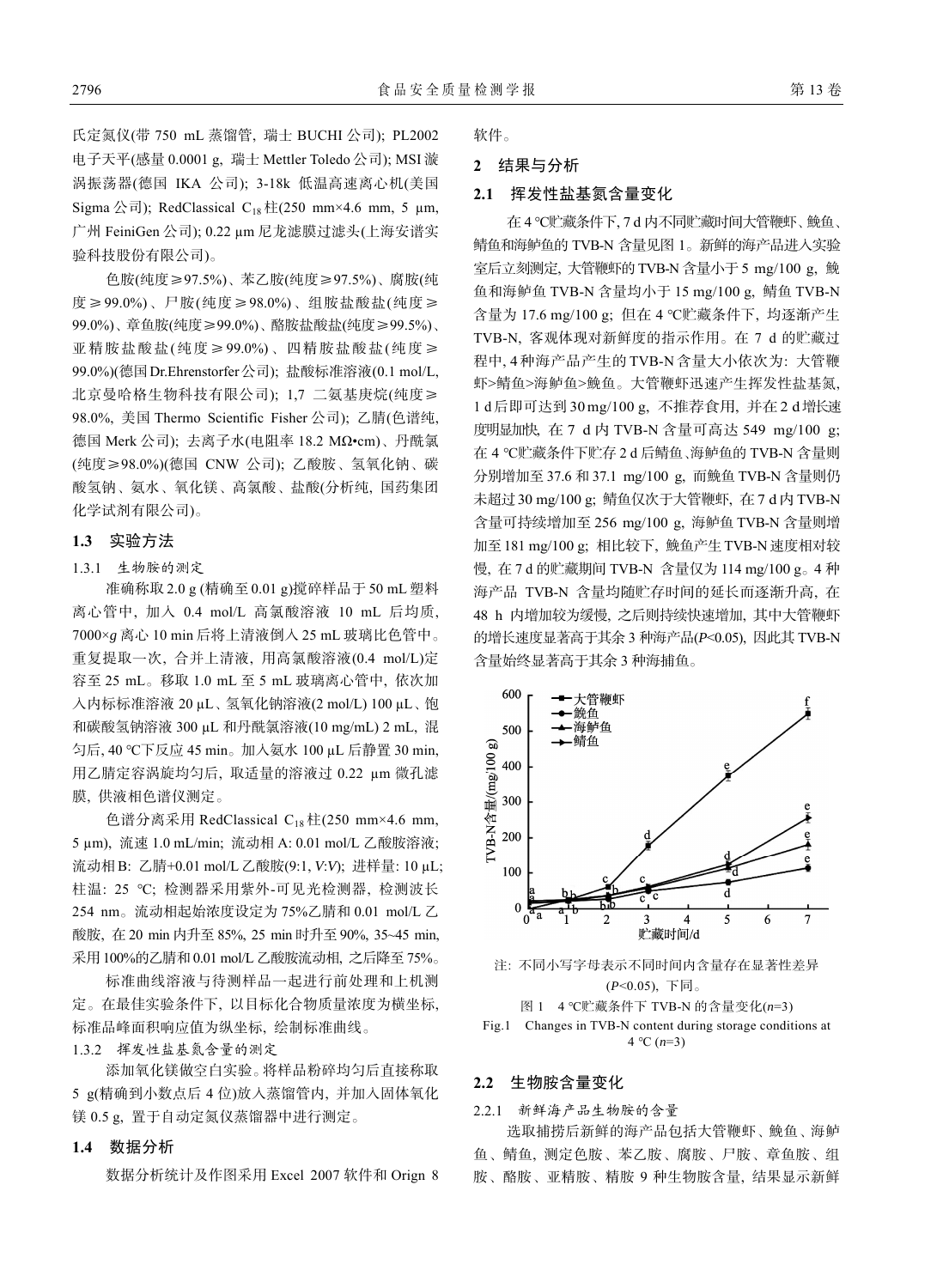度好的海产品中只存在极少量生物胺, 且不含可能影响人 体健康的组胺。在 4 种新鲜海产品中, 均未发现色胺、苯 乙胺、尸胺、组胺及章鱼胺 5 种生物胺, 仅发现了少量腐 胺, 其中海鲈鱼中腐胺含量为 24.2 mg/kg, 并检测到极少 量酪胺; 在大管鞭虾、鮸鱼中均未发现酪胺, 而在鲭鱼样 品中检测到酪胺含量高达 54.8 mg/kg; 新鲜的海产品中均 含有极少量的亚精胺, 海鲈鱼中含量相对稍高, 但含量均 少于 20.0 mg/kg, 亚精胺广泛分布在生物体内, 是由腐胺 和腺苷甲硫氨酸生物合成的。实验结果显示, 4 种海产品均 含有一定量的腐胺, 亦发现均有亚精胺产生, 尤其腐胺含 量相对较高的海鲈鱼中亚精胺含量在 4 种海产品中最高, 因此海产品中所含的腐胺为亚精胺生成提供了基础; 另一 种动物细胞中常见的多胺类物质精胺, 同样可由腐胺经酶 催化后生成, 在实验中发现, 精胺在鮸鱼、海鲈鱼中少量 存在, 同样在海鲈鱼中含量最高, 但腐胺含量较低的大管 鞭虾和鲭鱼中未检测到精胺。

虽然在各种食品中生物胺的生成和代谢机制相似, 但由于不同食品中游离氨基酸的种类和含量以及受污染的 微生物不同, 导致产生生物胺的种类和数量存在差异。 ALAK[25]在鲣鱼中只检测到少量腐胺和尸胺, 而 MENDS 等[26]则只检测到少量腐胺和亚精胺, 未检测到其余几种胺 类, 这可能与鱼种类及产地不同有关。

2.2.2 色胺含量变化

不同贮藏时间大管鞭虾、鮸鱼、海鲈鱼、鲭鱼中的色 胺含量变化见图 2。色胺是一种由色氨酸脱羧形成的单胺, 可作为神经调节剂和神经递质发挥作用。4 ℃贮藏条件下, 海产品中色胺产生较少。在贮藏一周后, 鮸鱼中未检测到 色胺产生; 大管鞭虾、海鲈鱼则产生极其少量的色胺, 含 量均未超过 20 mg/kg; 鲭鱼在贮藏 3 d 后才逐渐产生色胺, 并在存放 5 d 后逐渐增加至 46.7 mg/kg, 继续存放 2 d 后, 色胺含量缓慢增长至 61.2 mg/kg。因此在 4 ℃贮藏条件下, 海产品不易产生色胺。





#### 2.2.3 苯乙胺含量变化

由图 3 可知, 在 7 d 贮藏期内, 鮸鱼体内未检测到苯 乙胺; 大管鞭虾在第 5 d 才检测到少量苯乙胺产生, 后趋 于稳定, 至 7 d 后苯乙胺含量仍未超过 30 mg/kg; 海鲈鱼 和鲭鱼则在 3 d 后开始产生苯乙胺, 但海鲈鱼产生苯乙胺 的速度较为缓慢, 在整个贮存期间仅产生 49.2 mg/kg 苯 乙胺; 而鲭鱼是此次研究中产生苯乙胺最高的海产品, 但在 7 d 后鲭鱼完全腐败的情况下, 仅产生 137 mg/kg 的 苯乙胺。



图 3 4 ℃贮藏条件下苯乙胺的含量变化(*n*=3) Fig.3 Changes in phenethylamine content during storage conditions at 4 ℃ (*n*=3)

#### 2.2.4 腐胺含量变化

腐胺属于二胺类生物胺, 食品中腐胺主要由微生物 通过鸟氨酸脱羧酶途径和精氨酸脱羧酶途径合成。4 ℃贮 藏条件下, 海产品易产生腐胺, 在新鲜海产品中检测到极 少量腐胺, 随着贮藏时间增加, 腐胺在海产品中均逐渐产 生并出现不同程度积累(见图 4); 在 4 ℃下贮存 7 d 后, 海产 品腐胺含量依次为: 大管鞭虾>鲭鱼>海鲈鱼>鮸鱼; 其中大 管鞭虾和鲭鱼在 2 d 后分别产生了 55.6 mg/kg 和 64.9 mg/kg 腐胺并急剧增加, 但大管鞭虾中腐胺产生速度在 5 d 后高 于鲭鱼, 7 d 后虾体内累积的腐胺含量高达 1876 mg/kg, 为 同样条件下贮藏 7 d 后, 腐胺含量最高的海产品; 鲭鱼次之, 腐胺高达 886 mg/kg; 海鲈鱼 2 d 内产生 68.9 mg/kg 的腐胺, 虽高于大管鞭虾和鲭鱼, 但在后期增加缓慢, 在 5 d 后含量 增加至 146 mg/kg, 显著低于同样条件下大管鞭虾 1133 mg/kg 和鲭鱼 554 mg/kg 的腐胺含量(*P*<0.05)。鮸鱼为此次 研究的海产品中最不易产生腐胺的海产品, 即使在 7 d 后, 其腐胺含量仍未超过 60 mg/kg, 可能与其较丰厚的肉质有 关, 受微生物污染较少, 而微生物大量繁殖是产生生物胺 的重要因素。因此海产品均产生腐胺, 但在不同海产品中 腐胺的产生速度和含量存在较大差异。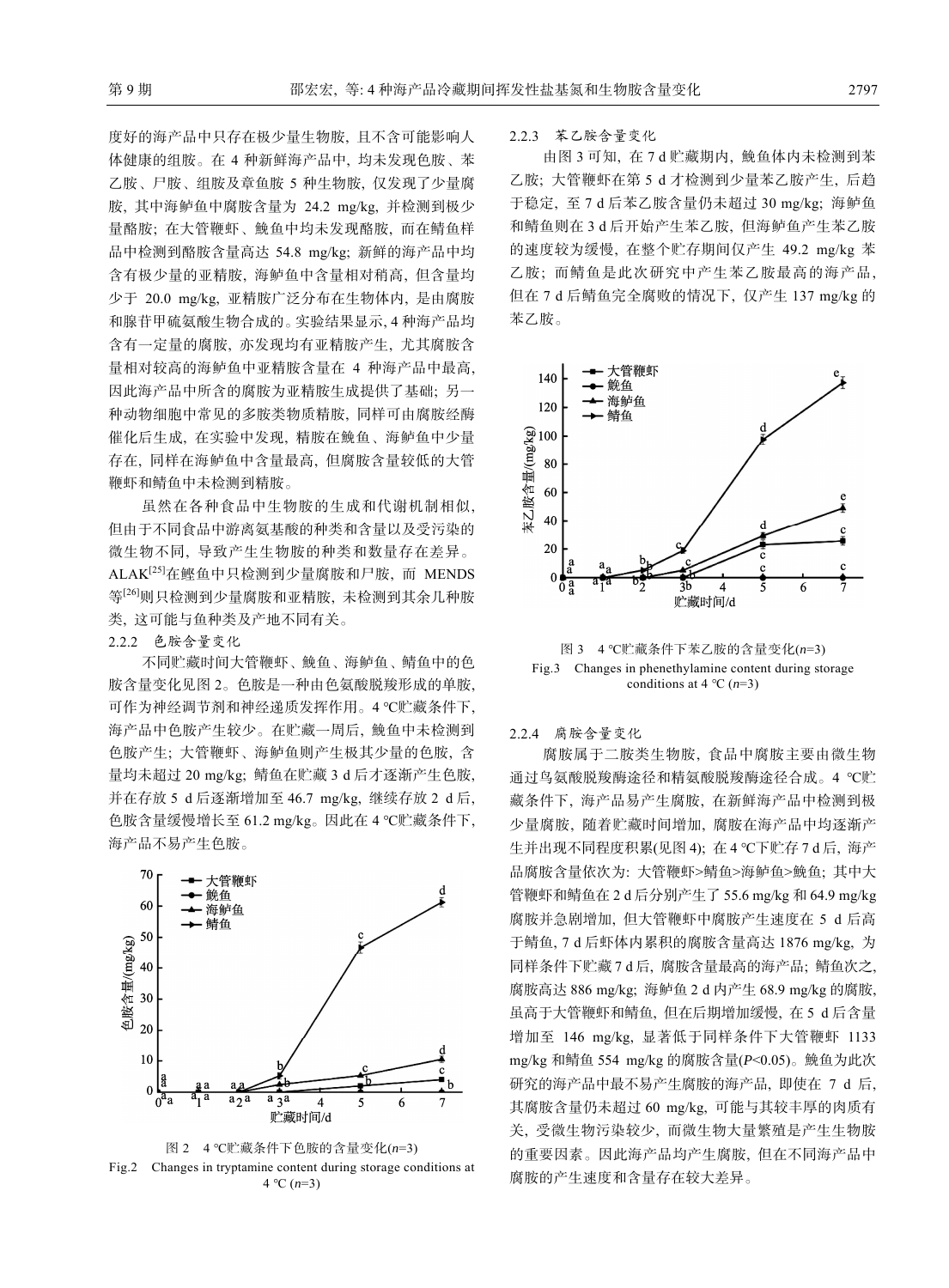



2.2.5 尸胺含量变化

在 4 ℃下贮藏期间, 海产品中累积的尸胺含量依次为: 鲭鱼>海鲈鱼>鮸鱼>大管鞭虾(见图 5)。尸胺是由赖氨酸在脱 羧酶的作用下脱羧生成, 广泛存在于生物体中。海产品可快 速产生尸胺, 在4 ℃下贮藏1 d后即可检测到海产品中尸胺产 生; 并在 2 d 后, 在鲭鱼和海鲈鱼中分别检测到 183 mg/kg 和 191 mg/kg 的尸胺, 随着贮藏时间增加, 鲭鱼体中持续迅速 产生大量尸胺并在 7 d 后其累积含量高达 2115 mg/kg, 显著 高于海鲈鱼(*P*<0.05), 后者产生了 498 mg/kg 尸胺; 相比之 下鮸鱼和大管鞭虾产生尸胺的速度相对较慢, 在 2 d 后分 别检测到 35.9 mg/kg 和 18.0 mg/kg 的尸胺, 但随着贮藏时 间的延长逐渐增加, 最终含量也均可高达 300 mg/kg。综上 所述, 4 种海产品皆可产生大量的尸胺, 然而由于海产品种 类的不同导致尸胺产生的速度存在较大差异。



图 5 4 ℃贮藏条件下尸胺的含量变化(*n*=3) Fig.5 Changes in cadaverine content during storage conditions at 4 °C  $(n=3)$ 

2.2.6 组胺含量变化

组胺是毒性最强的生物胺之一, 在 4 ℃贮藏条件下, 不 同海产品产组胺的能力呈显著差异(见图 6)。大管鞭虾和鮸鱼 几乎不产生组胺; 而鲭鱼在 2 d 后即可产生 59.4 mg/kg 的组

胺, 并快速增加, 在 5 d 后积累了高达 1880 mg/kg 含量的 组胺, 远远超出 100 mg/kg 的限量值, 鉴于美国食品药品 监督管理局(Food and Drug Administration, FDA)规定水产 品中组胺含量不得超过 50 mg/kg; 因此在 4 ℃下存放 2 d 后即不建议食用。海鲈鱼 2 d 后仅产生 12.1 mg/kg 组胺, 继 而缓慢增加, 在 7 d 后累积的组胺含量仅为 99.5 mg/kg, 仍 未超过欧盟规定的 100 mg/kg 的限量。



图 6 4 ℃贮藏条件下组胺的含量变化(*n*=3) Fig.6 Changes in histamine content during storage conditions at 4 ℃ (*n*=3)

## 2.2.7 酪胺含量变化

生物胺中毒性最强的是组胺和酪胺。对 4 ℃下贮藏过程 中的海产品的酪胺进行检测后发现, 海产品中累积的尸胺含 量依次为鲭鱼>大管鞭虾>海鲈鱼>鮸鱼(见图 7)。鲭鱼、大管 鞭虾和海鲈鱼 1 d 后即可检测到酪胺产生, 且鲭鱼酪胺含量 超过 100 mg/kg, 并在 2 d 后增加至 255 mg/kg, 虽然在 5 d 后 增长速度趋缓, 但仍可产生高达836 mg/kg的酪胺; 大管鞭虾 中酪胺含量随着贮藏时间延长而逐渐增加, 在 7 d 后产生接 近 500 mg/kg 的酪胺; 海鲈鱼中酪胺的产生较早, 但始终保持 持续缓慢的过程, 最终累积了 305 mg/kg 的酪胺。鮸鱼则在 5 d 后才检测到 11.5 mg/kg 的酪胺产生, 且在后期未增加。





Fig.7 Changes in tyramine content during storage conditions at 4 ℃ (*n*=3)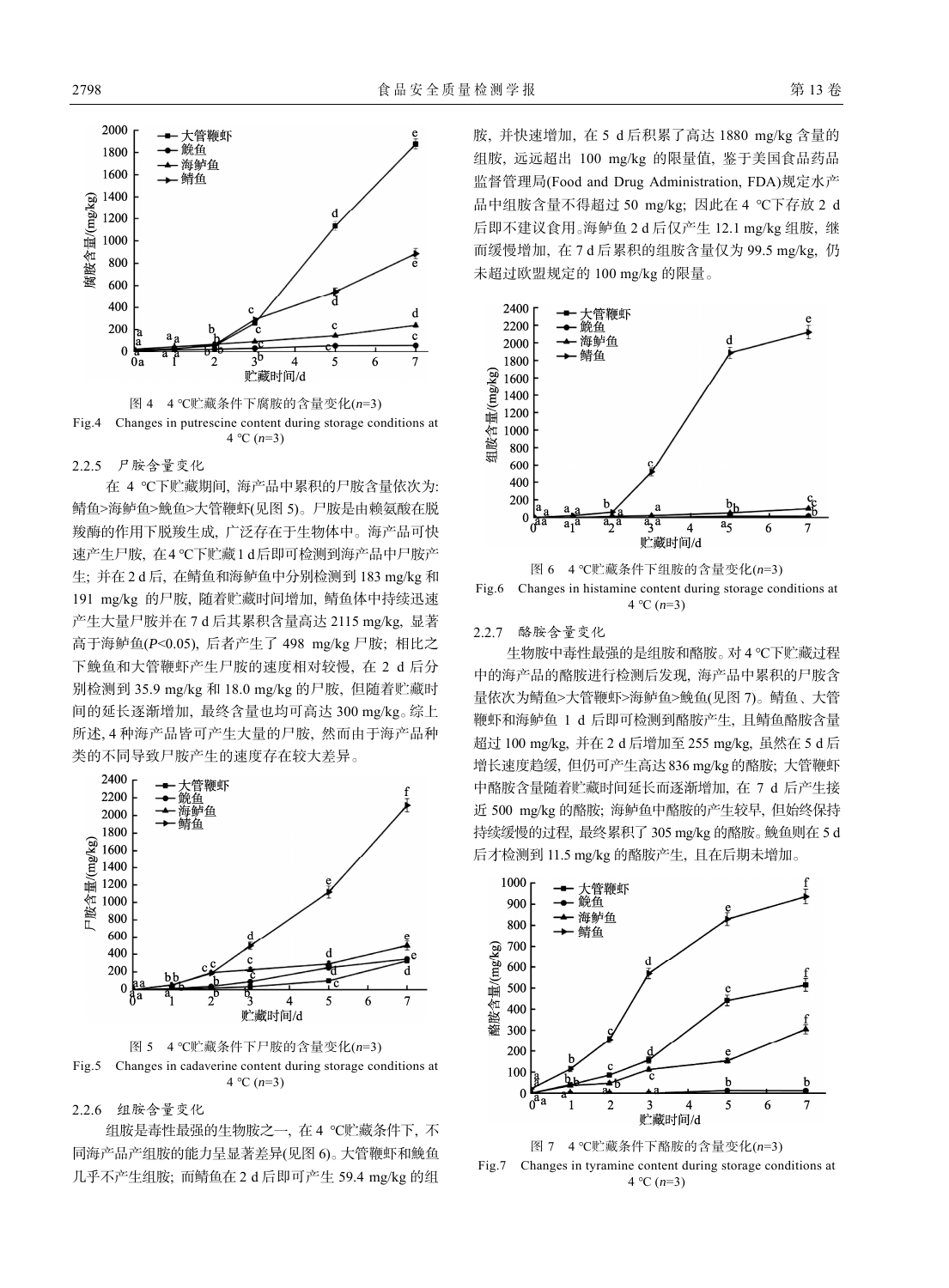#### 2.2.8 章鱼胺、精胺和亚精胺含量变化

4 ℃贮藏条件过程中, 均未检测到精胺和亚精胺, 即 使有极少量的出现, 也均低于本研究中检测方法的定量限 (10.0 mg/kg), 无法进行准确的定量。在鲭鱼、大管鞭虾、 海鲈鱼和鮸鱼中均未检测到章鱼胺。

#### **2.3** 挥发性盐基氮和生物胺含量与时间的相关性

由表 1 可知, 在 4 ℃贮藏条件下, 贮藏时间对 TVB-N 含量和多种生物胺含量有较大影响。4 种海产品的 TVB-N 含量均随着贮藏时间的延长而逐渐增加, 与时间有极其显 著的相关性(*P*<0.01)。海产品可产生多种生物胺, 4 种海产 品中鲭鱼产生的生物胺种类最多, 其产生的苯乙胺、酪胺、 组胺、尸胺、腐胺与时间均存在极显著的相关性(*P*<0.01), 尤 其随着贮藏时间的延长, 其快速产生酪胺、组胺、尸胺、腐 胺且含量较高。大管鞭虾和海鲈鱼中, 与时间存在显著相关 性的生物胺有腐胺、尸胺和酪胺(*P*<0.05); 而在鮸鱼中, 仅 为尸胺和腐胺, 其产生的生物胺种类和含量较少。

## **2.4** 挥发性盐基氮含量与新鲜度评价和食用安全的 关系

挥发性盐基氮是水产品在腐败过程中, 蛋白质经过 微生物的分解产生氨及胺类等碱性含氮物质, 因其在碱性 条件下会挥发, 故称之为挥发性盐基氮。TVB-N 含量与水 产品的腐败程度相关, 是海水鱼类新鲜度和食用安全评价 的重要指标, 通常以 30 mg/100 g TVB-N 值作为判断新鲜 与腐败的界限。

本研究测得新鲜的大管鞭虾 TVB-N 含量接近于未检出, 而 3 种新鲜海捕鱼类中检测到少量的 TVB-N, 其中鲭鱼 TVB-N 含量最高, 但也仅为17.6 mg/100 g, 均低于30 mg/100 g 新鲜度 的限量标准, 且与棘头梅童鱼、龙头鱼和太平洋鲣鱼的 TVB-N 含量[分别为(8.19±1.02)、(13.16±2.14)和(14.36±0.35) mg/100 g] 接近, 但与沙丁鱼(*Sardina pilchardus*) (40.50 mg/100 g)、羊 鱼 (*Mullus barbatus*) (58.20 mg/100 g) 和鳍鱼 (*Scomber scombrus*) (58.20 mg/100 g)的 TVB-N 含量有明显差异[27‒28]。 其原因除海产品种类不同的因素外, 也不排除与海水鱼的 收集方式有关, 鉴于海水鱼捕捞后需经过一段时间的运输 和贮藏再进入市场, 仍可能导致其测定的 TVB-N 偏高。因 此, 海产品的 TVB-N 含量的高低与鱼种、采集或保存方式 应该有着密切的关系。

另外, TVB-N 含量与海产品种类、贮藏时间密切相关, 不同海产品在相似条件下达到相同的 TVB-N 含量所需 时间并不相同。贮藏时间的延长可导致大管鞭虾 TVB-N 含量的快速增加, 在 4 ℃下 24 h 即可达到 29.5 mg/100 g, 接近于不推荐食用的 30 mg/100 g 的判断标准, 而鮸鱼在 同样条件下则需 48 h。在 7 d 的贮藏期间, 大管鞭虾 TVB-N 含量从未检出增加至 549 mg/100 g, 而鮸鱼从 17.3 mg/100 g 仅增加至 114 mg/100 g, 呈现显著差异; 与之相比, 同样为海水鱼类鲭鱼的 TVB-N 含量则为鮸鱼 的两倍。另外, 虽然从感官角度判断, 在 4 ℃下 48 h 后鮸鱼已呈现明显腐败的情况, 但其 TVB-N 含量仍 未达到 30 mg/100 g 新鲜与腐败的评判界限。因此, TVB-N 值作为海水鱼类新鲜度和食用安全评价的重要指 标, 其安全范围需根据海产品种类不同而进行进一步的 确定, 且评价海产品的新鲜度除经典的 TVB-N 值外需结 合其余指标。

## **2.5** 生物胺含量与新鲜度评价和食用安全的关系

生物胺主要是由生物体中的氨基酸经内源性或外源性 微生物产生的相应的氨基酸脱羧酶代谢形成。海产品蛋白质 含量丰富且易被降解成形成生物胺所需的游离氨基酸, 且 海产品极适宜微生物生长繁殖, 为生物胺产生提供了良好

|      |                  | TVB-N  | 色胺    | 苯乙胺                      | 腐胺     | 尸胺     | 组胺                       | 酪胺     |
|------|------------------|--------|-------|--------------------------|--------|--------|--------------------------|--------|
| 大管鞭虾 | r                | 0.9670 | 0.800 | 0.773                    | 0.9480 | 0.8730 | $\overline{\phantom{a}}$ | 0.9430 |
|      | $\boldsymbol{P}$ | 0.0002 | 0.010 | 0.013                    | 0.0030 | 0.0140 | ٠                        | 0.0008 |
| 鲭鱼   | r                | 0.8700 | 0.850 | 0.892                    | 0.9760 | 0.9260 | 0.940                    | 0.9390 |
|      | $\boldsymbol{P}$ | 0.0040 | 0.006 | 0.003                    | 0.0005 | 0.0010 | 0.003                    | 0.0009 |
| 海鲈鱼  | r                | 0.9530 | 0.894 | 0.871                    | 0.9840 | 0.9480 | 0.920                    | 0.9350 |
|      | $\boldsymbol{P}$ | 0.0005 | 0.003 | 0.004                    | 0.0002 | 0.0006 | 0.002                    | 0.0010 |
| 鮸鱼   | r                | 0.9580 | ٠     | $\overline{\phantom{a}}$ | 0.9690 | 0.9750 | ٠                        | ٠      |
|      | P                | 0.0004 | ٠     | ۰                        | 0.0009 | 0.0006 | ٠                        | ٠      |

表 **1 4** 种海产品中 **TVB-N** 和生物胺含量与时间的相关性 **Table 1 Correlation analysis of TVB-N and biogenic amines aontent with the storage time of 4 kinds of seafood** 

注: -表示无; *r* 表示相关系数; *P*<0.05 具有显著性, *P*<0.01 具有极显著性。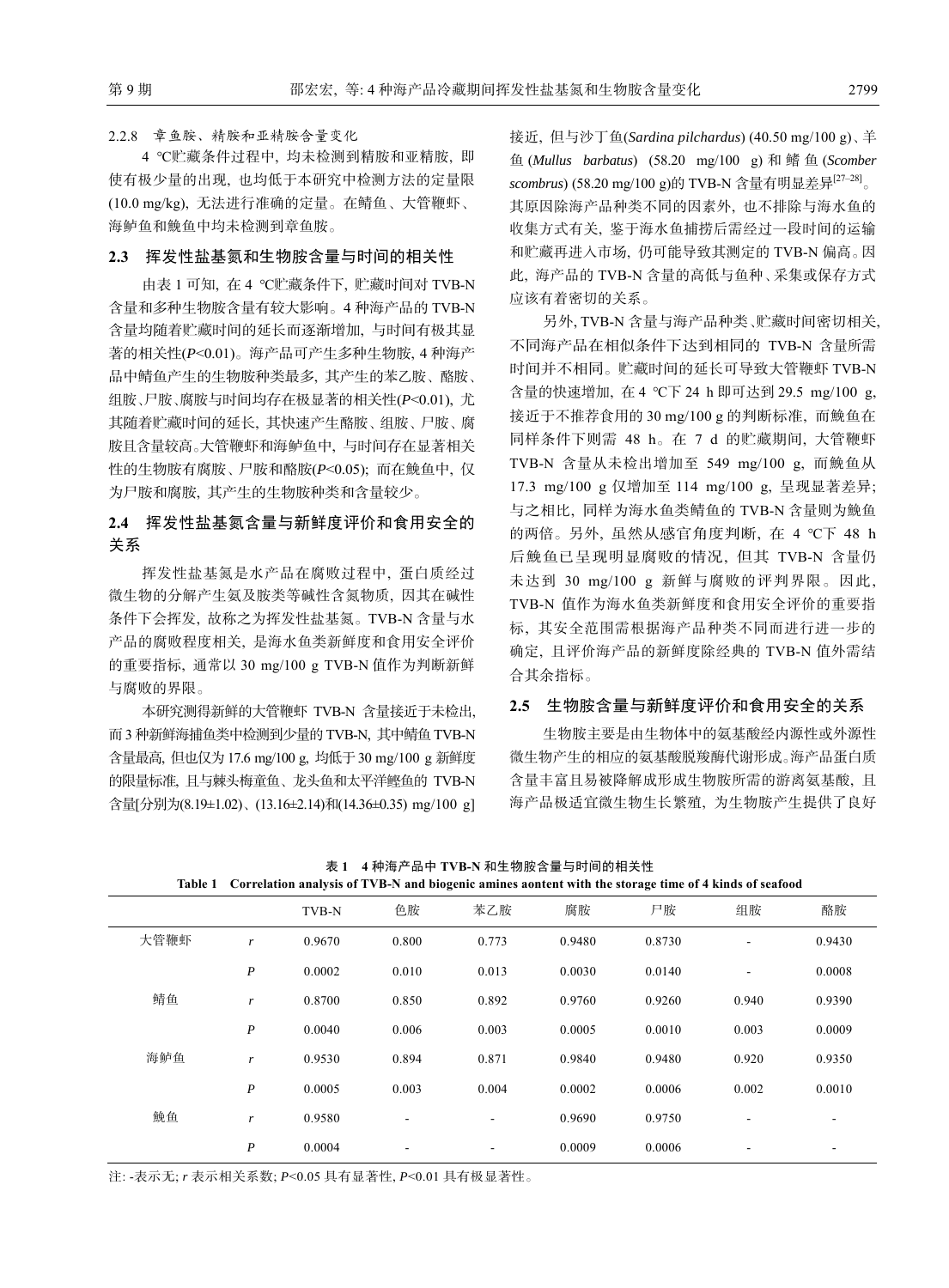的条件。对水产品中生物胺研究的关注主要基于两点: (1) 生物胺其潜在的毒性; (2)生物胺可作为水产品新鲜度评价 的指标。本研究结果显示海产品产生的生物胺种类、含量 与海产品种类密切相关。相比较而言, 甲壳类的大管鞭虾 产生的生物胺种类和含量超过鮸鱼, 而同为鲈形目, 海鲈 鱼产生的生物胺不管是种类还是含量均超过鮸鱼。在同样 的贮存条件下, 鲭鱼最易产生生物胺, 种类最多且含量 高。由于不同海产品中积累的生物胺种类和含量差异显著, 且各种生物胺对人体健康产生的影响不同, 因此通过生物 胺含量对海产品新鲜度和食用安全性进行分析和评价时, 需充分结合海产品的品种。

另外, 本研究发现 4 种海产品仅共同产生 3 种生物胺, 分别为尸胺、腐胺和酪胺。其中贮藏时间与 4 种海产品中 尸胺含量呈显著相关(*P*<0.05), 随着贮藏时间的延长含量 持续增加, 因此, 可初步推荐尸胺作为这 4 种海产品的新 鲜度评价指标之一; 鉴于新鲜鮸鱼中存在少量腐胺, 但增 长极其缓慢, 即使鱼体从感官上分析已呈现明显的腐败现 象, 结合同时期的 TVB-N 值已高达 114 mg/100 g, 远远超 过作为判断新鲜与腐败界限的 30 mg/100 g, 其腐胺和酪胺 含量仍然仅为 57.4 mg/kg 和 12.7 mg/kg, 因此腐胺和酪胺 仅适用于另外 3 种海产品的新鲜度评价指标。组胺仅在鲭 鱼贮藏过程中大量产生, 因此组胺可作为鲭鱼新鲜度和食 用安全性的评价指标, 但并不适用于鮸鱼和海鲈鱼这些 组胺含量较低的鱼类以及适未产生组胺的虾类, 是否适用 于其他海产品则有待于进一步证实。4 种海产品中均不含 章鱼胺, 另外色胺、精胺和亚精胺在海产品整个贮藏过程 中含量较低且无明显变化, 因此这 4 种生物胺均不推荐作 为新鲜度评价指标。

鉴于生物胺潜在的毒性, 美国 FDA 指出生物胺的总 浓度达到 1000 mg/kg 会危害人类健康, 并且将毒性最大 的组胺的最高浓度界限设定为 50 mg/kg<sup>[29-30]</sup>, 在本研究中 大管鞭虾虽不产生有毒性的组胺, 但其可产生大量的腐胺, 导致其生物胺浓度总和在 5 d 后已超过 1000 mg/kg, 因此 不推荐食用; 与之相反, 鲭鱼仅 48 h 后积累的组胺含量就 已超过 50 mg/kg 的限量值, 尽管其生物胺的总浓度未达到 1000 mg/kg, 且通过另一指标 TVB-N 值显示其依然具有一 定的新鲜度, 不推荐食用。另外, BRINK 等[31]提出酪胺的 安全含量最低为 100 mg/kg。本研究中实验结果表明鲭鱼、 大管鞭虾和海鲈鱼中酪胺含量要达到 100 mg/kg 分别需要 24、48 和 72 h。鉴于 TVB-N 值的测定结果, 鲭鱼和大管 鞭虾在贮藏 24 h 后均不建议被消费者食用; 鮸鱼在整个贮 藏期间的生物胺总浓度未超过此限定浓度, 且未产生组胺, 只产生极少量酪胺, 因此其食用安全性相对较高。

## **3** 讨论与结论

大管鞭虾、鮸鱼、鲭鱼和海鲈鱼 4 种海产品在 4 ℃贮

藏条件下, 海产品产生 TVB-N 和生物胺种类及含量与海 产品品种、贮藏时间密切相关, 且 TVB-N 值与生物胺含量 不存在明确的相关性, 因此, 在评价其新鲜度和食用安全 性时需结合海产品种类及多种评价指标, 不同的海产品新 鲜度的评价指标还有待于进一步证实和完善。另外需强调 的是, 鲭鱼可产生种类较多且高含量的生物胺, 尤其在短 时间内可产生对人体健康存在较大危害的组胺和酪胺, 需 要引起消费者的关注。因此, 针对消费者较常食用的各类 海产品新鲜度的评价和安全性评估, 以及生物胺控制技术 的研究还需要进一步开展。

#### 参考文献

- [1] VISCIANO P, SCHIRONE M, PAPARELLA A *et al*. An overview of histamine and other biogenic amines in fish and fish products [J]. Foods, 2020, 9(12): 1795‒1801.
- [2] BIJIL KB, RAVISHANKARL CN, VENKATESWARLUL R, *et al*. Biogenic amines in seafood: A review [J]. J Food Sci Technol, 2016, 53(5): 2210‒2218.
- [3] SANTOS MHS. Biogenic amines: Their importance in foods [J]. Int J Food Microbiol, 1996, 29(2): 213‒231.
- [4] MORROW JD, MARGOLIS GR, ROWLAND J, *et al*. Evidence that histamine the causative toxin of scombroid fish poisoning [J]. New England J Med, 1991, 324: 716–720.
- [5] REHBEIN H, OEHLENSCHLAEGER J. Fishery products: Quality, safety and authenticity [M]. United States: John Wiley and Sons Ltd, 2009.
- [6] DEBEER J, BELL JW, NOLTE F, *et al.* Histamine limits by country: A survey and review [J]. J Food Prot, 2021, 84(9): 1610-1628.
- [7] ANAGNOSTOU A, SHARMA V, HERBERT L, *et al*. Fatal food anaphylaxis: Distinguishing fact from fiction [J]. J Allergy Clin Immunol Pract, 2022, 10(1): 11-17.
- [8] HUNGERFORD JM. Histamine and scombrotoxins [J]. Toxicon, 2021, 201: 115‒126.
- [9] FALUS A, GROSMAN N, DARVAS Z. Histamine: Biology and medical aspects [M]. Budapest: Spring Medical Press, 2004.
- [10] FENG C, TEUBER S, GERSHWIN E. Histamine (scombroid) fish poisoning: A comprehensive review [J]. Clinic Rev Allerg Immunol, 2016, 50: 64–69.
- [11] YANAI K, TASHIRO M. The physiological and pathophysiological roles of neuronal histamine: An insight from human positron emission tomography studies [J]. Pharmacol Therapeut, 2007, 113(1): 1-15.
- [12] SURÓWKA K, RZEPKA M, ÖZOĞUL F, *et al*. Nucleotide degradation, biogenic amine level and microbial contamination as quality indicators of cold-stored rainbow trout (*Oncorhynchus mykiss*) gravid [J]. Food Chem, 2021, 346: 128‒134.
- [13] SHEN SK, CHEN YW, DONG XP, et al. Changes in food quality and microbial composition of Russian sturgeon (*Acipenser gueldenstaedti*) fillets treated with low temperature vacuum heating method during storage at 4 ℃ [J]. Food Res Int, 2020, 138: 109665.
- [14] 胡礼渊, 孙高英, 廖和菁. 不同形态中国对虾贮藏过程中产生生物胺 变化的分析[J]. 食品研究与开发, 2016, 37(3): 170‒174. HU LY, SUN GY, LIAO HJ. Produce different forms of Chinese shrimp